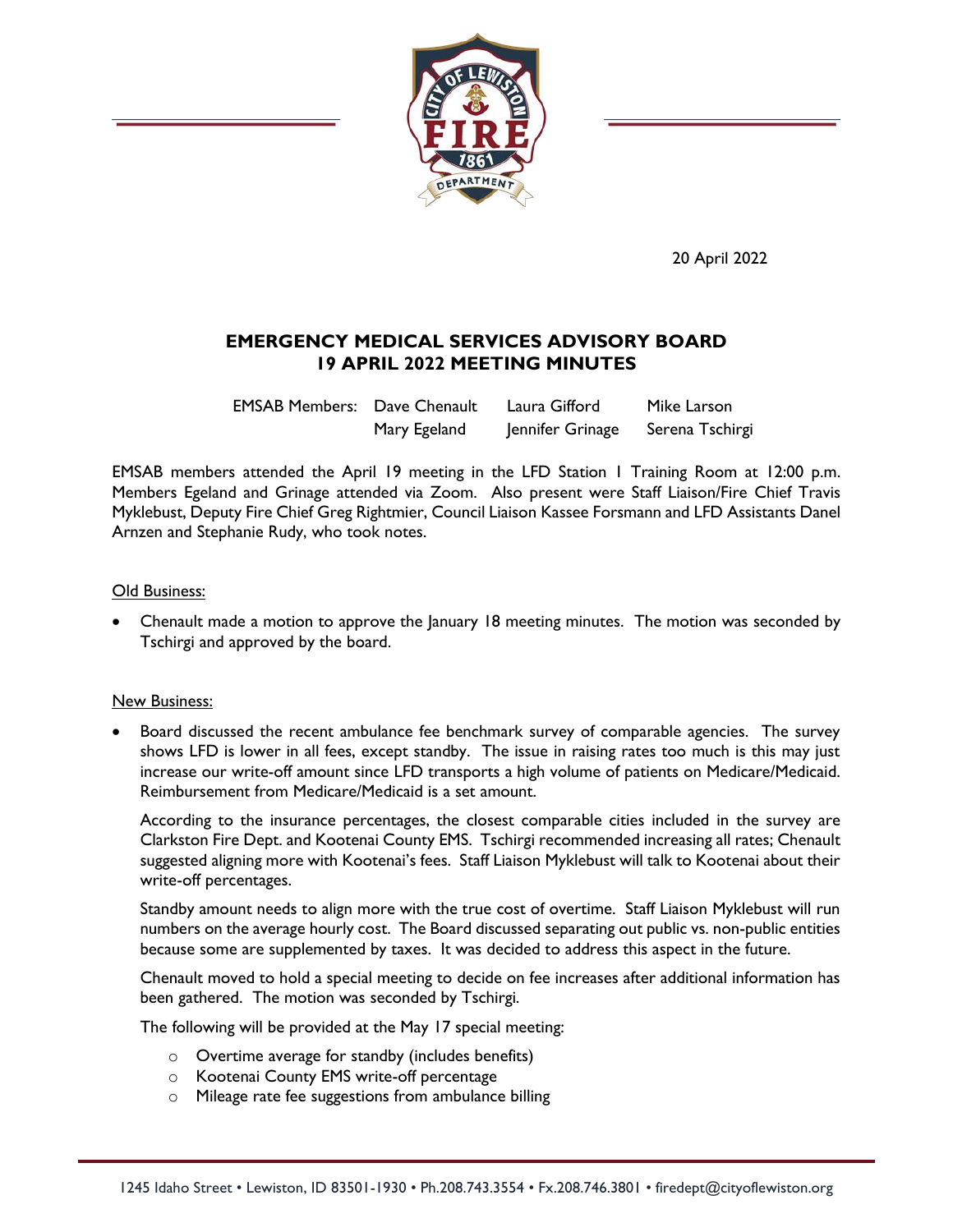Chenault made a motion to re-elect Larson as EMSAB chair. The motion was seconded by Tschirgi and approved by the board. Tschirgi moved to re-elect Gifford as vice-chair; seconded by Chenault. Gifford serving as vice-chair for the next year, was approved by the board.

#### Other Business:

- On March 17, 2022 Governor Little signed the Idaho Ground Emergency Medical Transport (GEMT) legislation. GEMT is used to cover the funding gap between our fees and the allowable amount from Medicaid.
- Ambulance billing has been moved from the administrative services department to the fire department. This was possible through a reorganization at City Hall. This will allow LFD more access to information regarding EMS response. This will also make it easier to provide ambulance billing with up-to-date prices in order to invoice the Cost + 10% fee.
- Lewiston's Medical Director Dr. Austin Brown is now the medical director for Asotin County and Clearwater Paper Fire Department. This will allow for more consistent EMS protocols and training throughout the valley.
- LCSC Workforce Training is discontinuing its paramedic program after this current class. In the future, this program may be offered through a degree.
- New Station 4 update: Finishing up Phase 1A; 30% of the design is now complete. The cost of building has increased to 6.9 million in a very short time. Staff Liaison Myklebust is working with Mayor Johnson and finance for the additional money. If all goes forward as planned, LFD will be breaking ground in October 2022 with a move-in date in December 2023. This station has been designed with growth in mind. The chief is considering moving Medic 72 from the Grelle station to the new building. This would decrease the response time to the "tree streets".

Tschirgi moved to adjourn the meeting at 1:00 pm; seconded by Chenault.

### **SPECIAL EMSAB MEETING IS TUESDAY, MAY 17, 2022 AT 12:00 PM IN THE STATION 1 TRAINING ROOM**

Submitted by:

Travis Myklebust, Staff Liaison Date

Stephanie Rudy, Recording Secretary Date

\_\_\_\_\_\_\_\_\_\_\_\_\_\_\_\_\_\_\_\_\_\_\_\_\_\_\_\_\_\_ \_\_\_\_\_\_\_\_\_\_\_

TAM: sr

c: Kari Ravencroft, City Clerk Dan Johnson, Mayor Jana Gómez, City Attorney